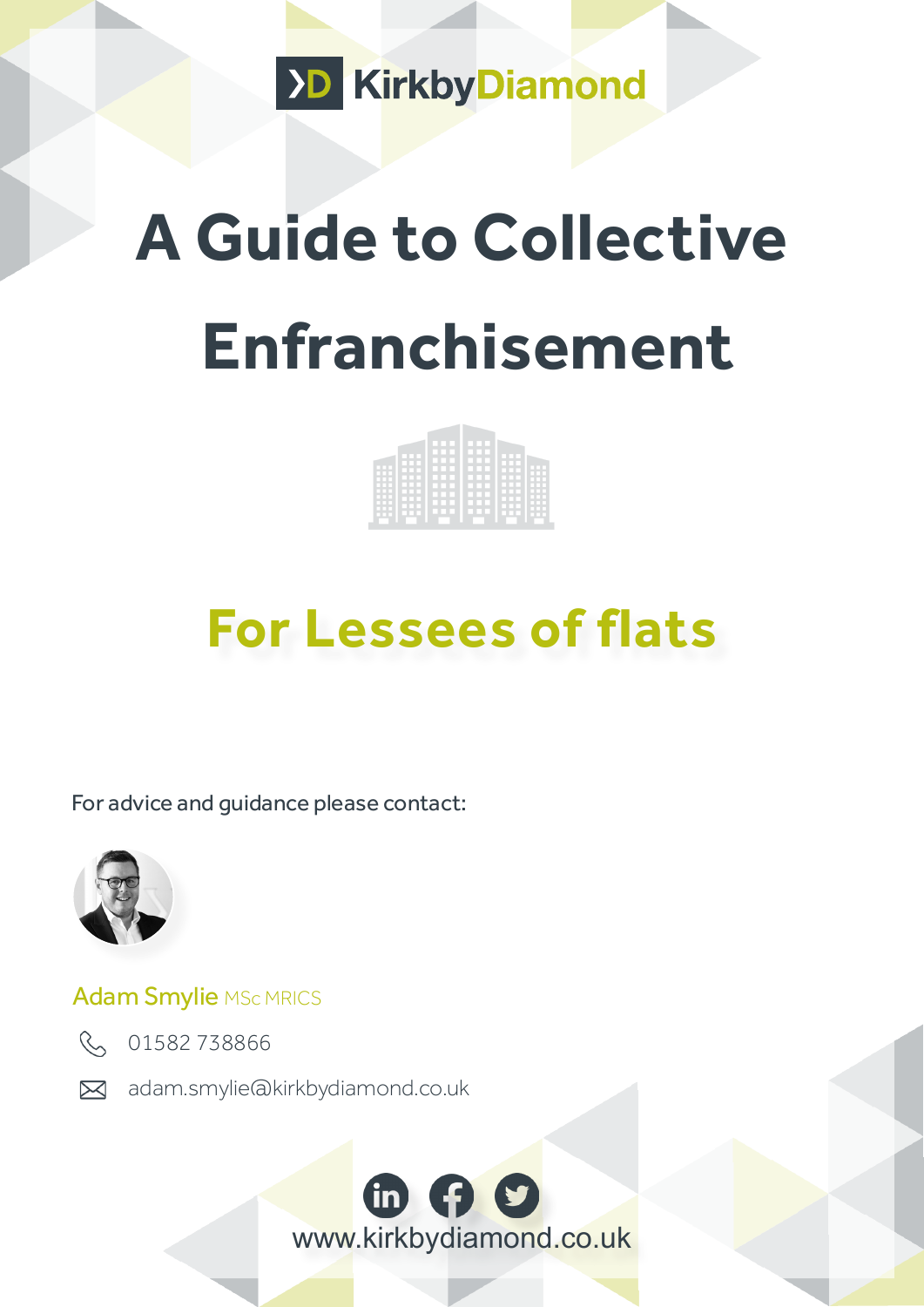### Collective Enfranchisement

#### Entitlement

The Leasehold Reform Housing and Urban Development Act 1993 as amended is the 'Act'.

A group of lessees that own properties within a block of flats or an estate is entitled to collectively enfranchise the freehold interest (i.e. purchase the freehold interest from the landlord).

In order to enfranchise, the building has to have at least two flats and at least two thirds of the flats have to be let to 'qualifying tenants'. A qualifying tenant must have a long lease (original term in excess of 21 years) at a low rent.

If the landlord is a Charitable Housing Trust tenants cannot enfranchise.

If the lessee owns more than two flats in the building they do not count as a "qualifying tenant".

The building cannot have more than 25% of the internal floor area in commercial usage.

Some properties such as properties owned by the National Trust and the Crown, are specifically excluded from the rights of collective enfranchisement.



oto by RODNAE Productions

#### Organising Participation in the Enfranchisement Process

Where there is a significant number of properties involved there needs to be a formal agreement between the lessees. This can take the form of a participation agreement which can be drawn up by a solicitor.

In order to enfranchise, the lessees will need to create a nominee purchaser, (which can be an individual or a company) to acquire the freehold and become the new landlord.

Again, a solicitor can advise on the best option for a particular group of leaseholders.

One of the main issues, which we regularly come across, is the commitment of lessees to go through this very complicated and (probably) long process. It is therefore necessary to set up a 'fighting fund' to ensure that there are sufficient funds to pay all of the costs associated with the enfranchisement and to ensure that the participating lessees commit to the process.